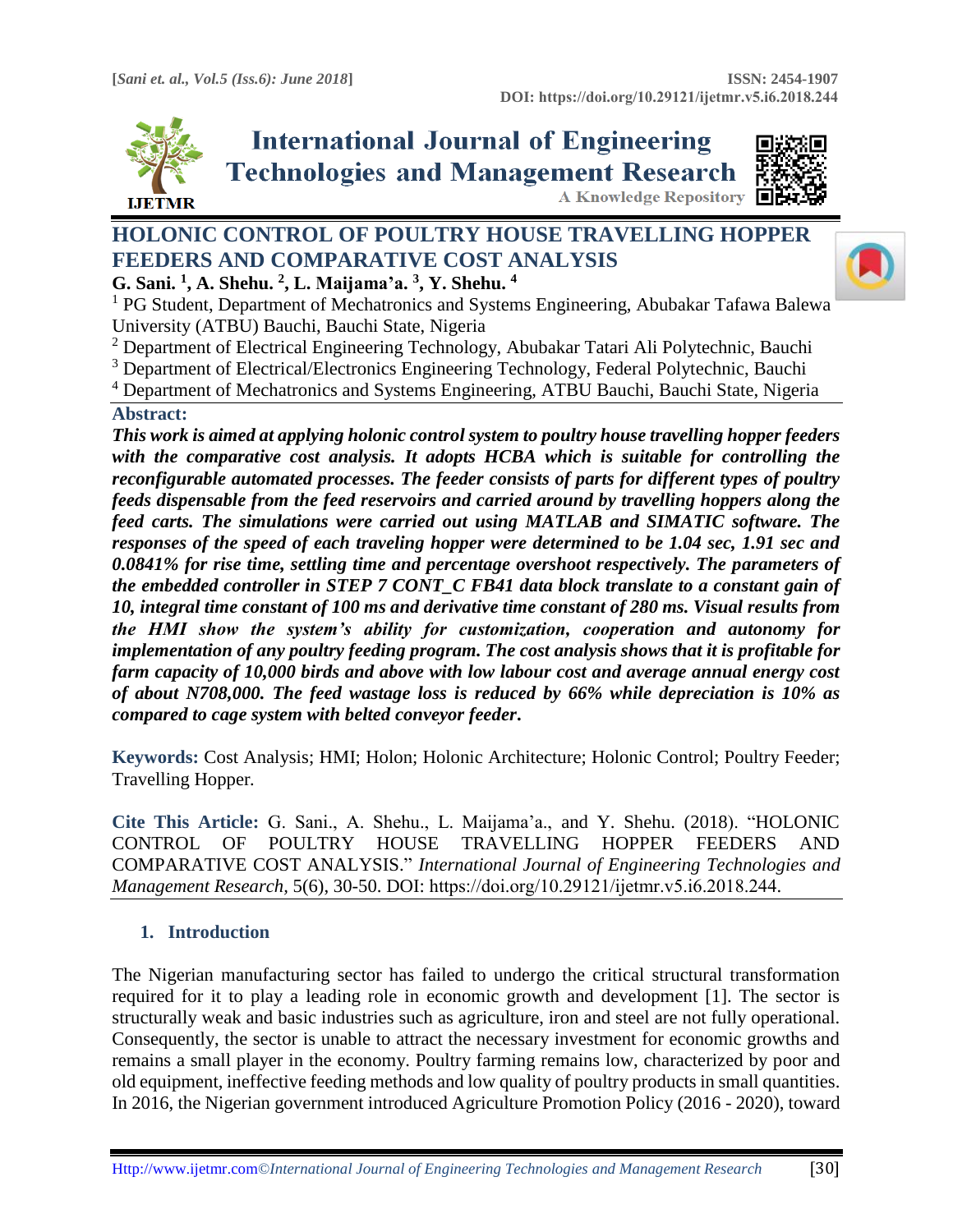improving agricultural sector [2]. In its report, over 60 million tone of chicken requirement is deficit in Nigeria. In view of the above, the need to look into the current global trend in the industrial technologies and find its application to productive poultry farming is essential. Holonic systems approach provides endless possibilities of the application of technology not only to agriculture but also to other sectors of the economy.

In his observations on evolution of biological and social systems, [3] describes systems as those capable of evolving and growing to satisfy increasingly complex and changing needs by creating stable "intermediate" forms which are self – reliant and more capable than the initial systems. In living and organizational systems it is generally difficult to distinguish between 'wholes' and 'parts'; almost every distinguishable element is simultaneously a whole (an essentially autonomous body) and a part (an integrated section of a larger, more capable body). These led to the proposition of the word 'holon' which is a combination of the Greek words, 'holos' meaning whole and the Greek suffix 'on' meaning particle or part as in proton or neutron [4]. [5] observed that such properties would be highly desirable in a manufacturing operation which is subject to increasingly stringent demands and faster changes. He therefore proposed a building block or 'holon' based model for designing and operating elements comprising manufacturing processes. Thus, holonic control system is one that is partly 'whole' and partly 'part' of a bigger system.

The concept of holonic control systems has expanded and it is applied in the field of manufacturing and production systems. Examples of such paradigms are Reconfigurable Manufacturing Systems (RMS), Multi-Agent Systems (MAS), Bionic Manufacturing Systems (BMS), Holonic Manufacturing Systems (HMS), and more recently, Evolvable Production Systems (EPS) [6]. It is one of the concepts applicable to distributed systems and their management, but it has also potential for use in other industrial areas [7]. This concept brings the desirable properties of holons into the design of controllers for the purpose of achieving a more robust and friendly operations of machines in relation to the environment. The contribution of this work is the application of Holonic Components Based Architecture (HCBA) to the control of poultry house travelling hopper feeders and the comparative cost analysis with respect to existing feeders/methods of poultry feeding.

# **2. Related Work**

The holarchic model can be seen as an attempt to modify and modernize perceptions of natural hierarchy [8]. It is a set of holons including their mutual relations that can co-operate to achieve a goal or objective. The holarchy defines the basic rules for co-operation of the holons and thereby limits their autonomy [7]. The concept of holarchy is illustrated in the following Figure 1.

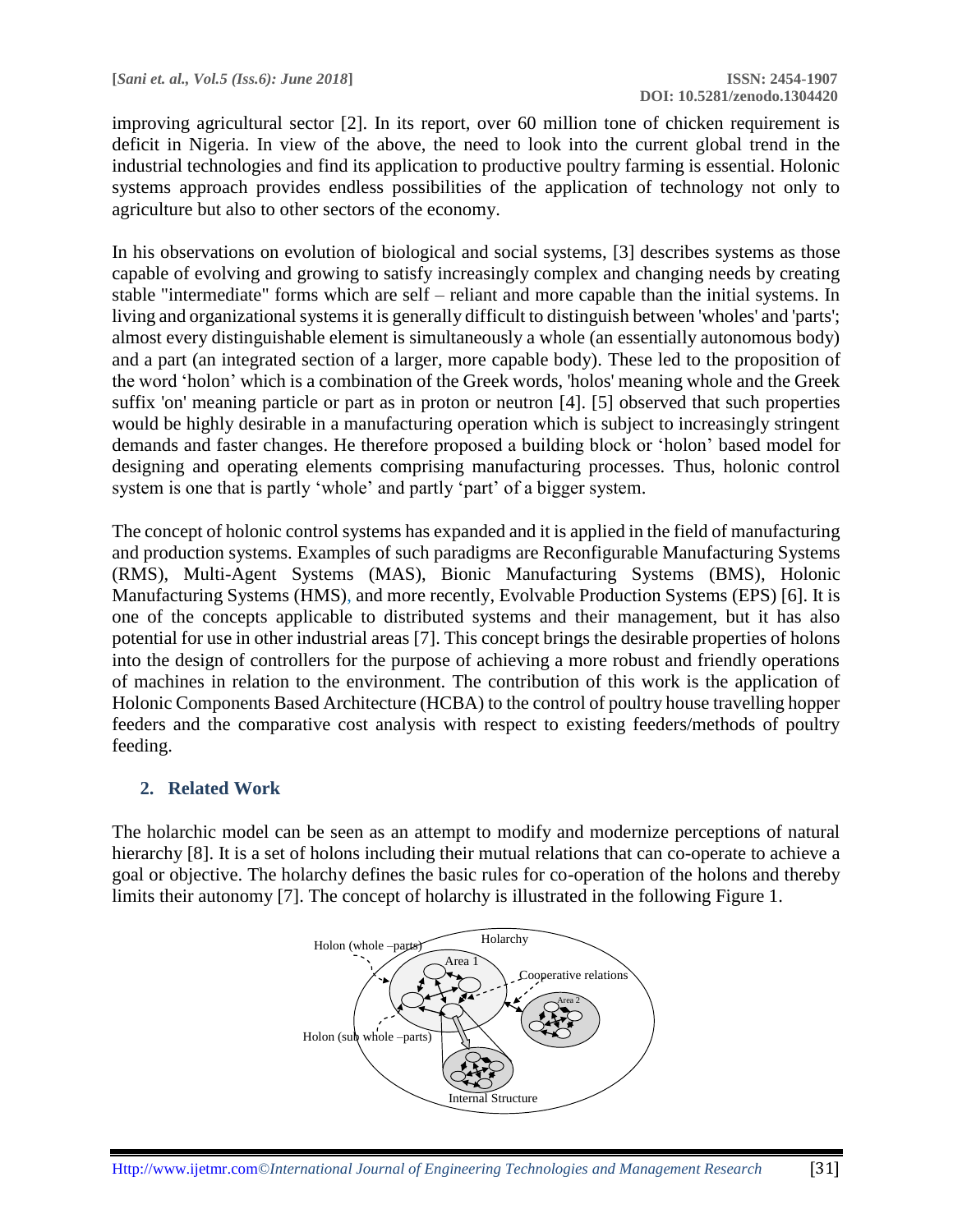Some key properties of holonic systems have been studied in [9]. The two well known holonic control architectures are PROSA (Product – Resource – Order – Staff Architecture) and ADACOR (ADAptive holonic COntrol aRchitecture). In PROSA, a working holon which comprises an order holon, product holon and resource holon in varying degrees is sufficient for the control actions of the combined afore mentioned architectures. Thus, three basic holons form a necessary set. Several functions are assumed to be performed as static up-front activities. Product holon is responsible for the generation of process information and is traditionally considered as an off-line up front activity. The order holon makes way for the optimization and realization of the control objectives while the resource holon handles the operations  $[10] - [12]$ . ADACOR, the product holons represent the products available for production, the task holons represent the production orders and schedules, the operational holons represent the physical resources and the supervisor holons are responsible for coordination and optimization and combines the benefits of hierarchical and heterarchical control structures using an adaptive mechanism [6], [13] – [15]. Holonic Component Based Architecture (HCBA) is similar to PROSA as described in [16]. The resource and product components are regarded as the basic elements to make up this holonic system. The resource component or resource holon is a self-contained system component which can give treatments to works in process, such as fabrication, assembly, transportation, and testing. Typical resource components are machines, robots, AGVs, etc. Besides the visible physical part, a resource component contains an invisible control part which can perform its operations, decision making and communication ability by aid of its local database. On the other hand, the product component or product holon contains a physical part and a control part as well. A physical part may include raw material, parts and pallet/fixture. A control part may contain routing control, process control, decision making and production information. This architecture is similar to tactical and operational decisions level proposed in [17].

Holon can interact with its environment which may consist of human operators, machinery and other holons via specific communication protocols such as Petri net, Condition/Event systems or Place/Transition systems [9]. Humans communicate with the Holon via the human interface while other holons communicate with the holon via the inter-holon interface [12].

Holonic organization includes a set of holons arranged in different levels. Distributed holons try to achieve a common goal through cooperation and coordination. Two types of interactions can be seen in a holonic organization as shown in Figure 2 [8]:



Figure 2: Interactions between holons

1) Intra-level interaction: Holons interact with each other agents at the same level. This type of interaction sometimes referred to as horizontal interaction.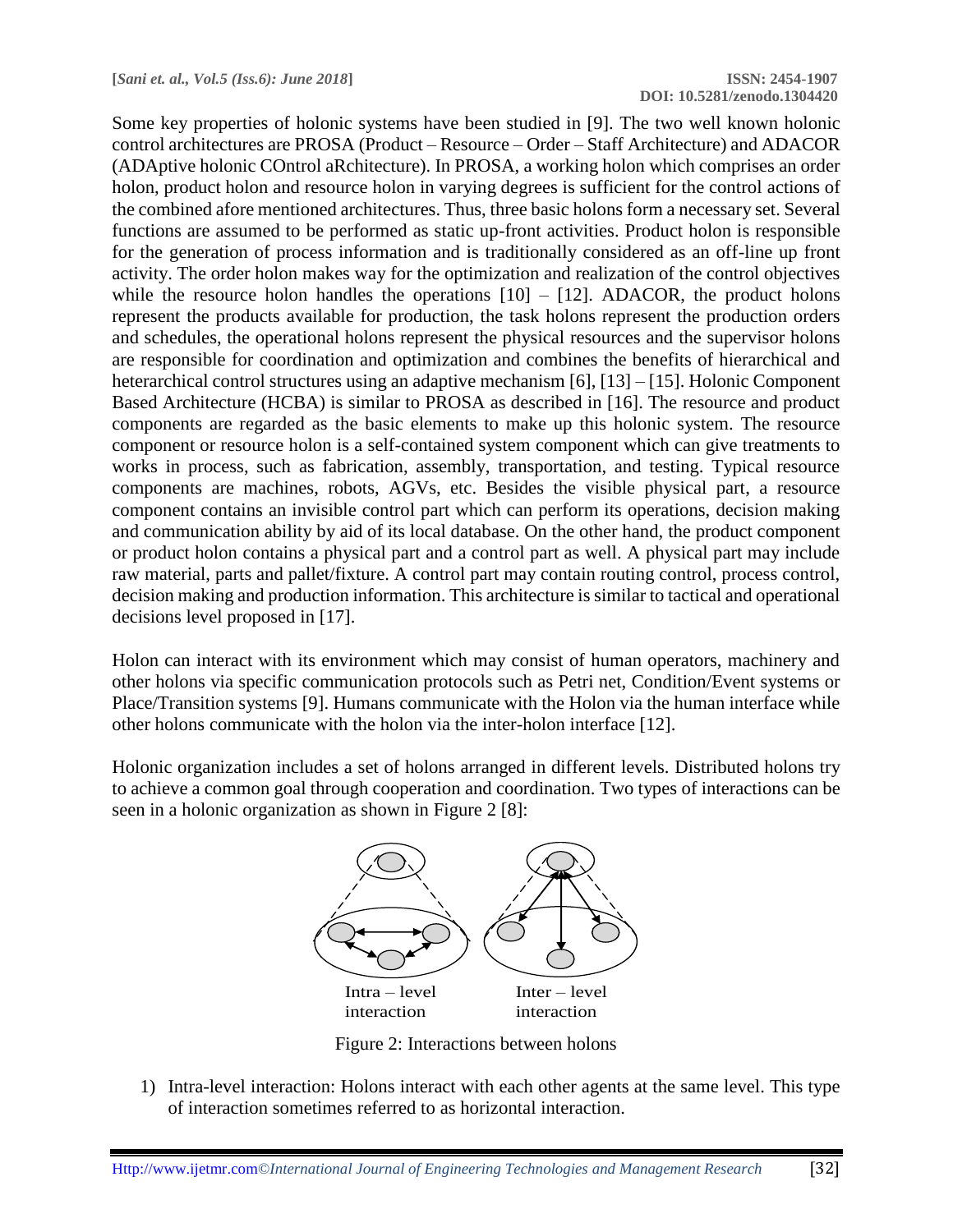2) Inter-level interaction: Holons of two different levels in the hierarchy interact with each other. It sometimes referred to as vertical interaction.

Every information communication between holons is hosted by a set of hardware and software [16]. Thus device level control is usually carried out by hardware controller devices.

# **3. Methodology**

Assuming a 4.0 square kilometers plot of land with rectangular poultry housing layout of size 50 x 30 x 25 in metres. The 2 – D view of the layout is shown in Figure 3. The layout consist of wing A to wing D with wings A & B forming section one and wings C & D forming section two. Free spaces are introduced to allow for movements, ventilation, installations of other components and control of orders. Along each wing is a block that designates a travelling hopper whose movement is bi – directional. The height of 25m is enough allowance to permit installations of overhead bars such as the carriage for the travelling hoper along designed wings.



Figure 3. Physical layout of the model

# **3.1. Conceptual Design Models**

The conceptual design for the entire system is made up of four units of travelling hoppers, one for each wing (with birds' cages and feed carts) and a unit of three feed reservoirs and a water tank. Each hopper has three compartments, one for each tier and is to be equipped with three servo motors (for controlling the dropping of feeds on the feed carts) and six level sensors/indicators. The entire model is shown in Figure 4. Each of the feed reservoirs also is to be equipped with two level sensors and a dc motor which is to be attached to an Archimedes' screw to facilitate the transportation of the feeds to the hoppers.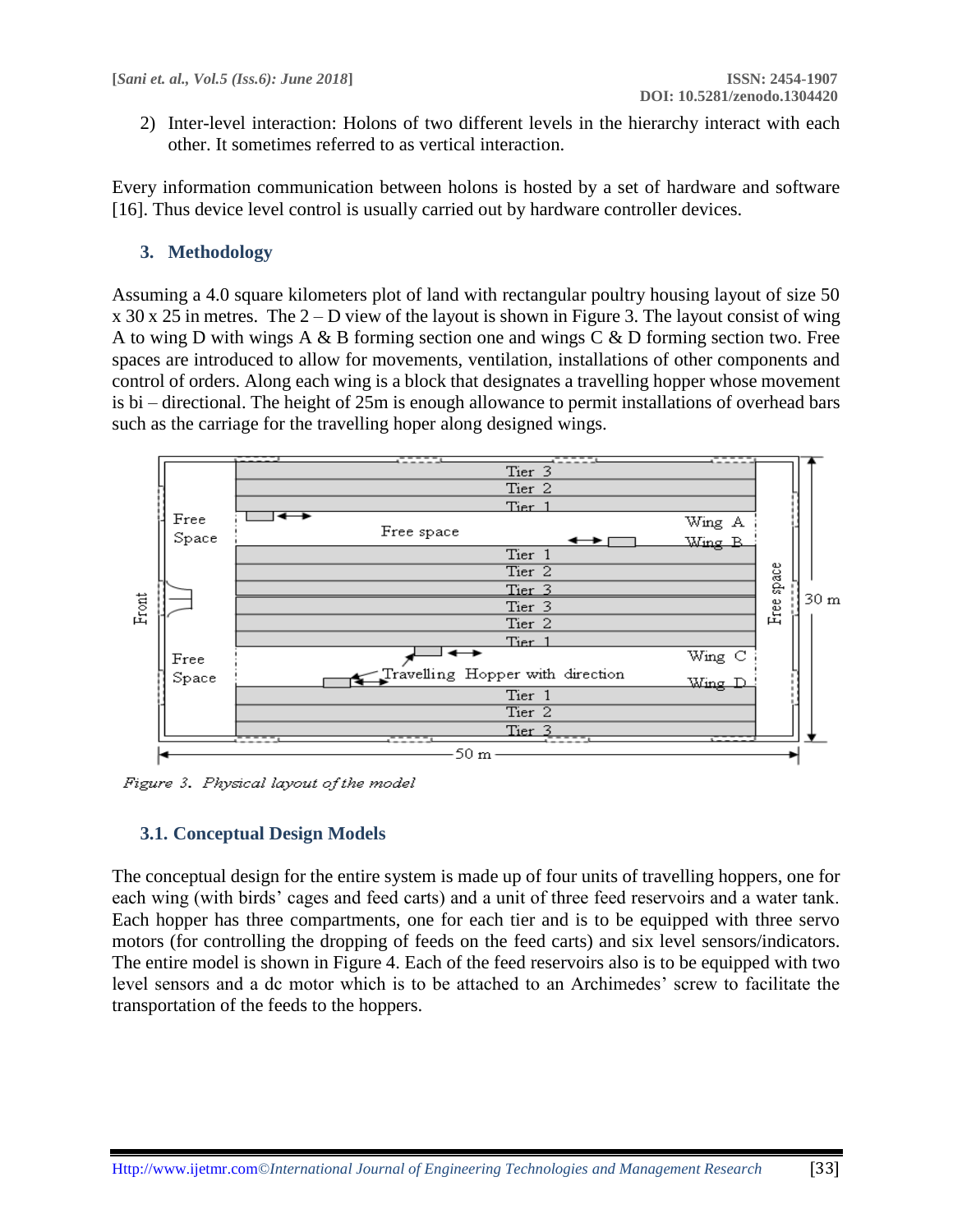

Figure 4: Conceptual design model of the poultry house feeding system

The following are holons declaration and features for the system under design.

- 1) Hopper control holons. Each hopper has its own control thus, we have four hopper holons
- 2) Feed carts control holons. We will also have four, one for each wing
- 3) Reservoirs control holon
- 4) Interface control holon (for operations and monitoring)



Figure 5: Block diagram of the holonic control of the automated process

Altogether, this work proposes ten (10) holons for the design and Figure 5 shows the block diagram of the holonic concept.

#### **3.2. Travelling Hoppers Speed Regulation**

The travelling hopper is the component part that is responsible for carrying sizable but required amount and type of poultry feed. The hopper discharges the feed on the feed cart so that the bird can have access to the feed. As established in [9], the hopper will carry an instantaneous feed of about 65 kg along its direction of movement. Programmable Logic Controller (PLC) is used to control motor speed as shown in Figure 6. At first, motor speed is transferred to PLC by mean of shaft encoder, then the PLC according to the program for embedded PID controller, generates the control signal to reach the desired speed.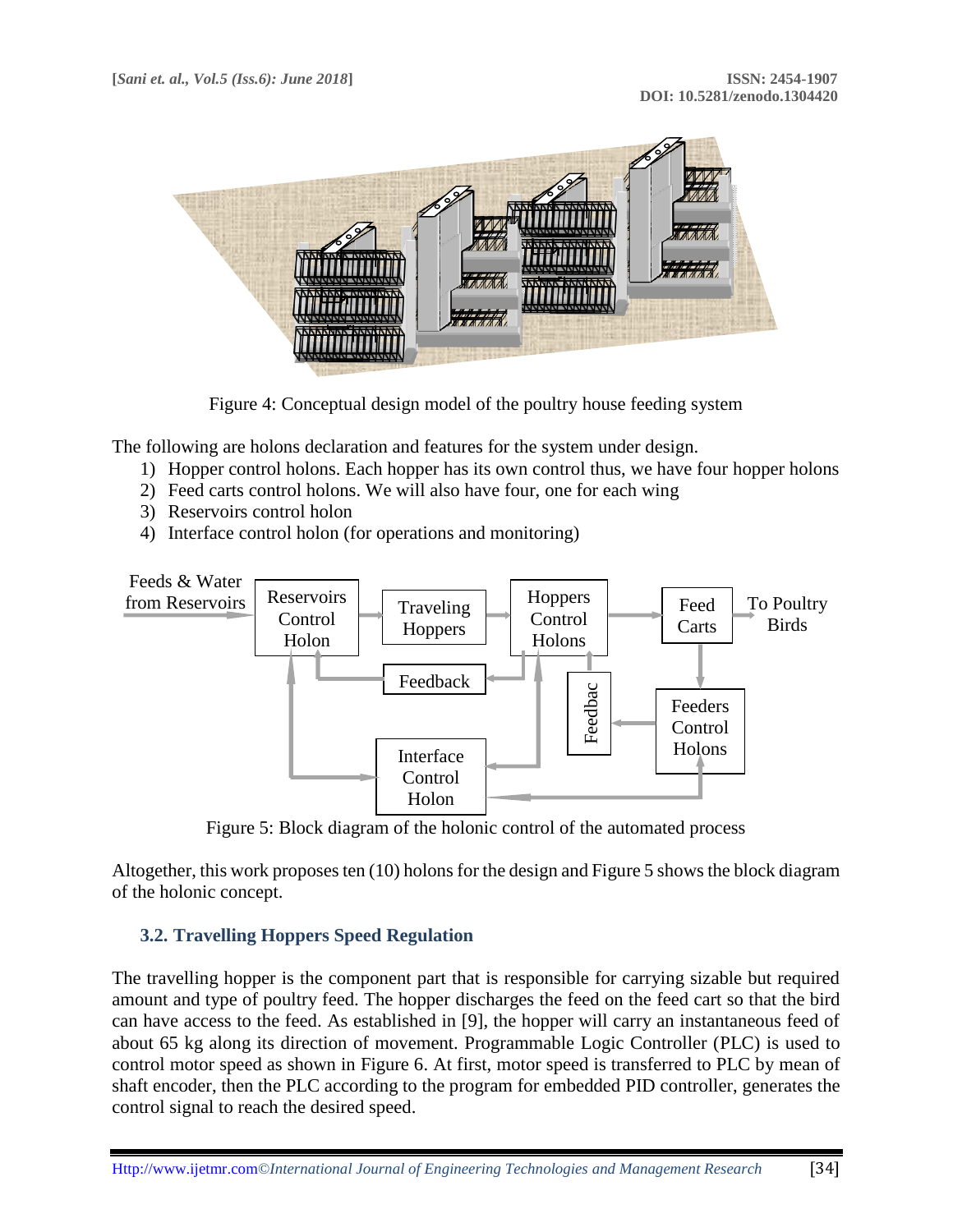

Figure 6: The PID motor controller diagram

The mass of the feeder, M is modeled as moving with a linear speed,  $v(t)$  via chain and sprockets of radii,  $r$  and inertia,  $\hat{I}$ . In between the driving chain and the load is the chain viscous friction,  $\hat{b}$ and stiffness,  $k$ . This friction extends to the driven sprockets and the effects of ball bearings which can be lumped as translational viscous damper,  $f_\nu$  while the slack length is assumed negligible. The model for the speed control of one of four similar travelling hoppers is shown in figure 7.



Figure 7: Motor-load model with chain and sprockets

As derived in [9], the model for the speed control is

$$
V_a(s) = \left(\frac{J + r^2 M}{r K_m} s + \frac{b + r^2 f_v}{r K_m}\right) RV(s) + \left(\frac{J + r^2 M}{r K_m} s + \frac{b + r^2 f_v}{r K_m}\right) L s V(s) + \frac{K_v}{r} V(s)
$$
  
\n
$$
V_a(s) = \left[\left(\frac{J + r^2 M}{r K_m} s + \frac{b + r^2 f_v}{r K_m}\right) R + \left(\frac{J + r^2 M}{r K_m} s + \frac{b + r^2 f_v}{r K_m}\right) L s + \frac{K_v}{r}\right] V(s)
$$
  
\n
$$
\frac{V(s)}{V_a(s)} = \frac{1}{L a 1 s^2 + (R a 1 + L b 1) s + (R b 1 + c 1)}
$$
  
\nwhere  $a 1 = \frac{J + r^2 M}{r K_m}$ ,  $b 1 = \frac{b + r^2 f_v}{r K_m}$  and  $c 1 = \frac{K_v}{r}$  (1)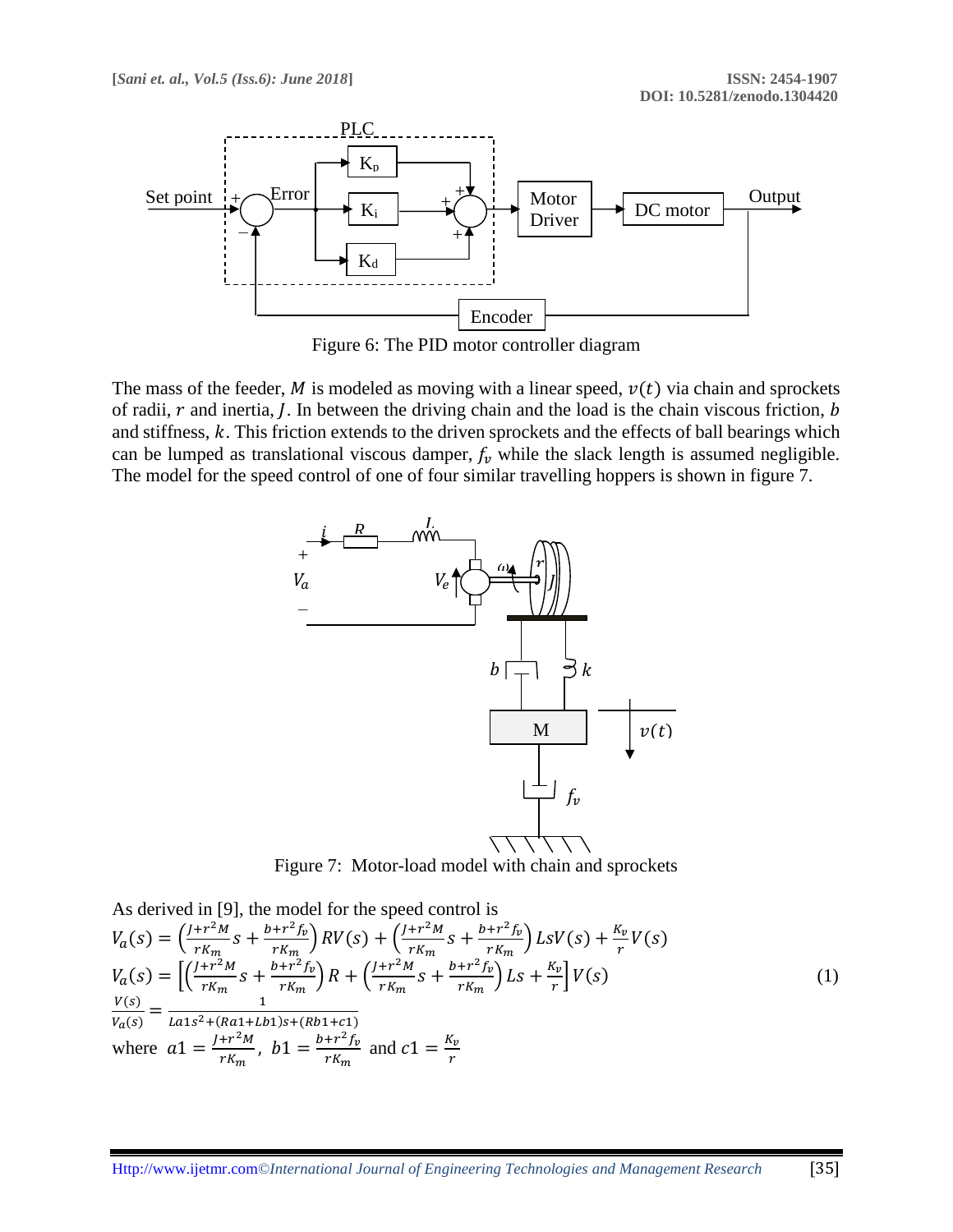**[***Sani et. al., Vol.5 (Iss.6): June 2018***] ISSN: 2454-1907**

 **DOI: 10.5281/zenodo.1304420**

$$
\frac{V(s)}{V_a(s)} = \frac{1/2a1}{s^2 + (Ra1 + Lb1)s/2a1} + (Rb1 + c1)/2a1}
$$
(2)

With PID, the close loop control system is

$$
\frac{V(s)}{V_a(s)} = \frac{G_c^1/_{La1}}{s^2 + (Ra^1 + Lb^1)s/_{La1} + (Rb^1 + c^1)/_{La1} + G_c^1/_{La1}}\tag{3}
$$

Where 
$$
G_c = K_p + \frac{K_i}{s} + sK_d
$$

$$
G_c = K_p (1 + \frac{1}{T_i s} + sT_d)
$$
\n(4)

Where  $K_p$  is the proportional constant,  $T_i$  is the integral time constant and  $T_d$  is the derivative time constant. The parameter for simulation in MATLAB is given in table 1

| <b>Parameters</b> | <b>Values</b>               |
|-------------------|-----------------------------|
| $\mathbf R$       | $15.31 \Omega$              |
| L                 | 48 mH                       |
| J                 | $0.00088$ kg.m <sup>2</sup> |
| f,,               | 0.2 Nm.sec/rad              |
| d                 | 0.2 Nm.sec/rad              |
| $K_{\nu}$         | $0.6$ Nm/A                  |
| $K_m$             | $0.6$ Nm/A                  |
| $\mathbb{R}$      | $0.25$ m                    |
| M                 | 65 Kg                       |

Table 1: Model Parameters for Simulation

#### **3.3. Holonic Component Based Architecture and Integration**

In HCBA, a holonic control is made up of separated and unorganized resource software components providing Human Machine Interface (HMI). They are one –to– one mapped to their associated physical equipment in the feeding system. Thus, a resource holon contains these two main parts, a software part in the holonic controller for control and decision-making, and a physical part in the physical system for actual process control. Figure 8 describes the integration of HCBA. The dynamic interaction between holons in HCBA is initiated once product holons are introduced. A product holon which may be provided by the process designer, or customer's order, carries a detail process plan (feeding program).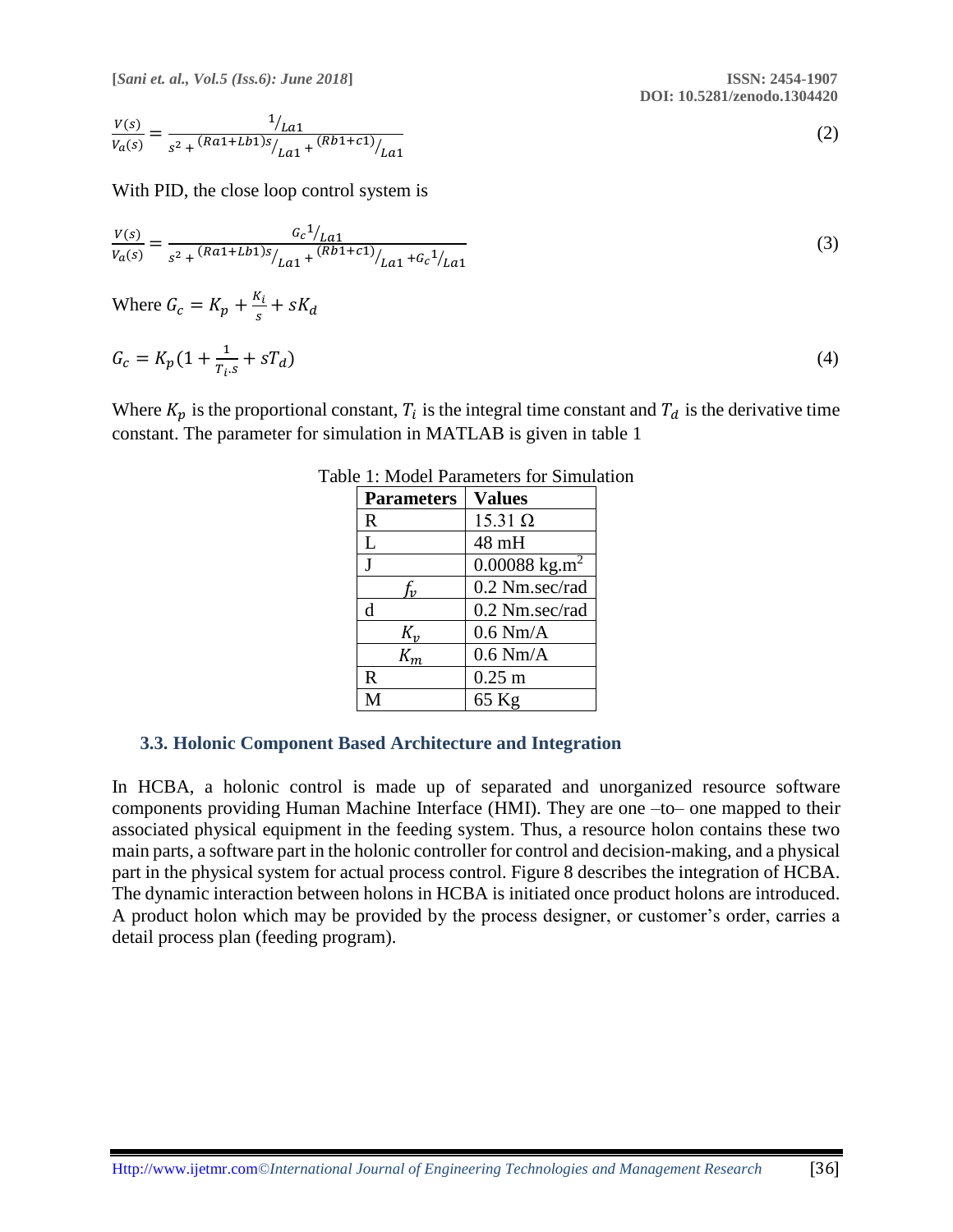

Figure 8: Operation of Holonic System

The software part of the product holon will try to make use of resource holons by proceeding with a series of negotiations. This stage is called dynamic integration. The holonic controller will return to the stage of static integration (where there is no interaction between holons) if all product holons have finished their tasks; this is because no interaction is now generated.

The control architecture for the feeding system is depicted in Figure 9. The system PLC  $(S7 - 300)$ is employed to integrate all component parts in the system and then link upward to the resource controller. Figure 10 shows the device level control flowchart given Feed Low Level Threshold (FLLT), Water Low Level Threshold (WLLT), Water High Level Threshold (WHLT), Hopper Low Level Threshold (HLLT), Hopper High Level Threshold (HHLT) and Limit Switch (LS). The implantation is done with Siemens STEP 7 Professional and WinCC 6.0 software.



Figure 9: Control Architecture for the feeding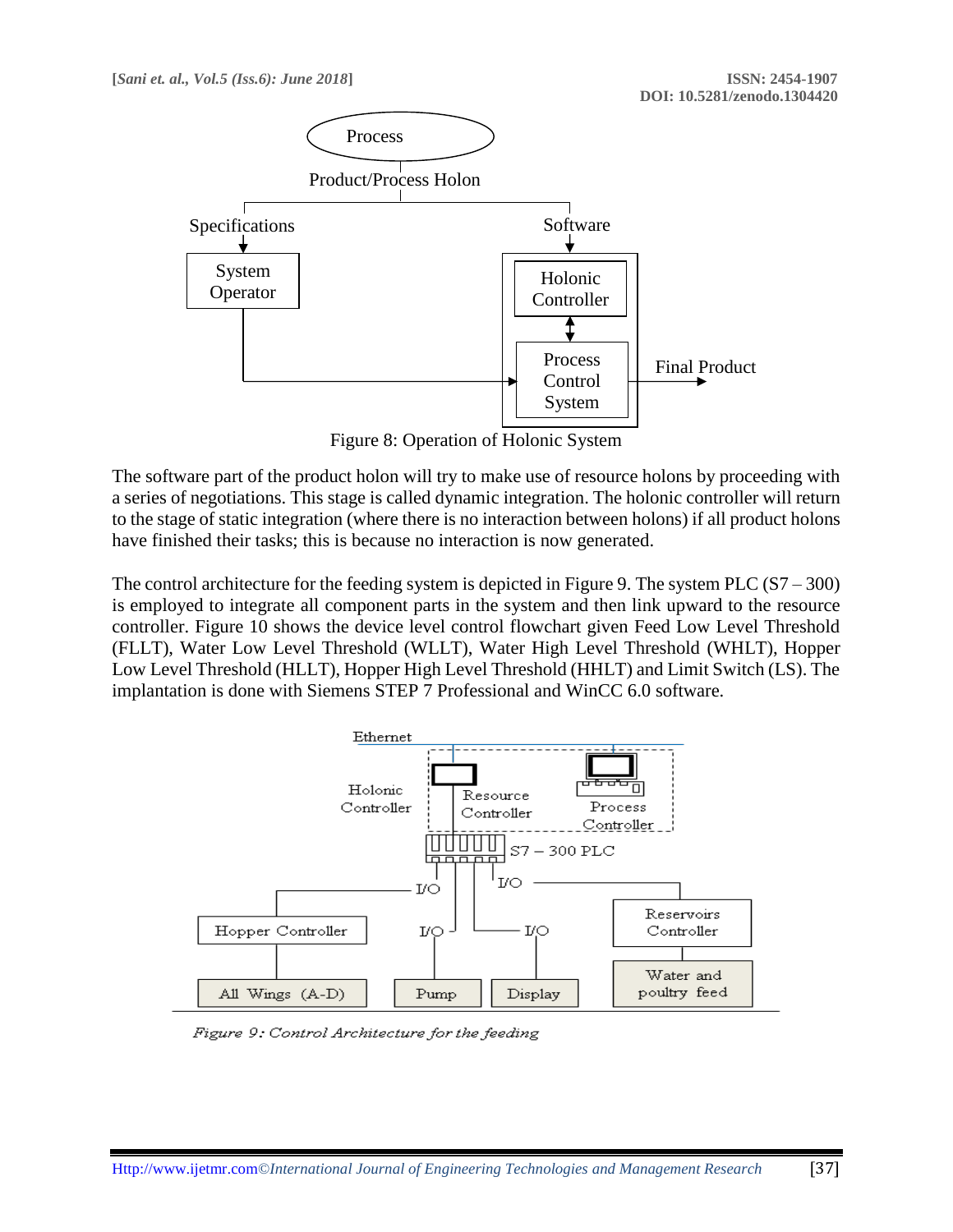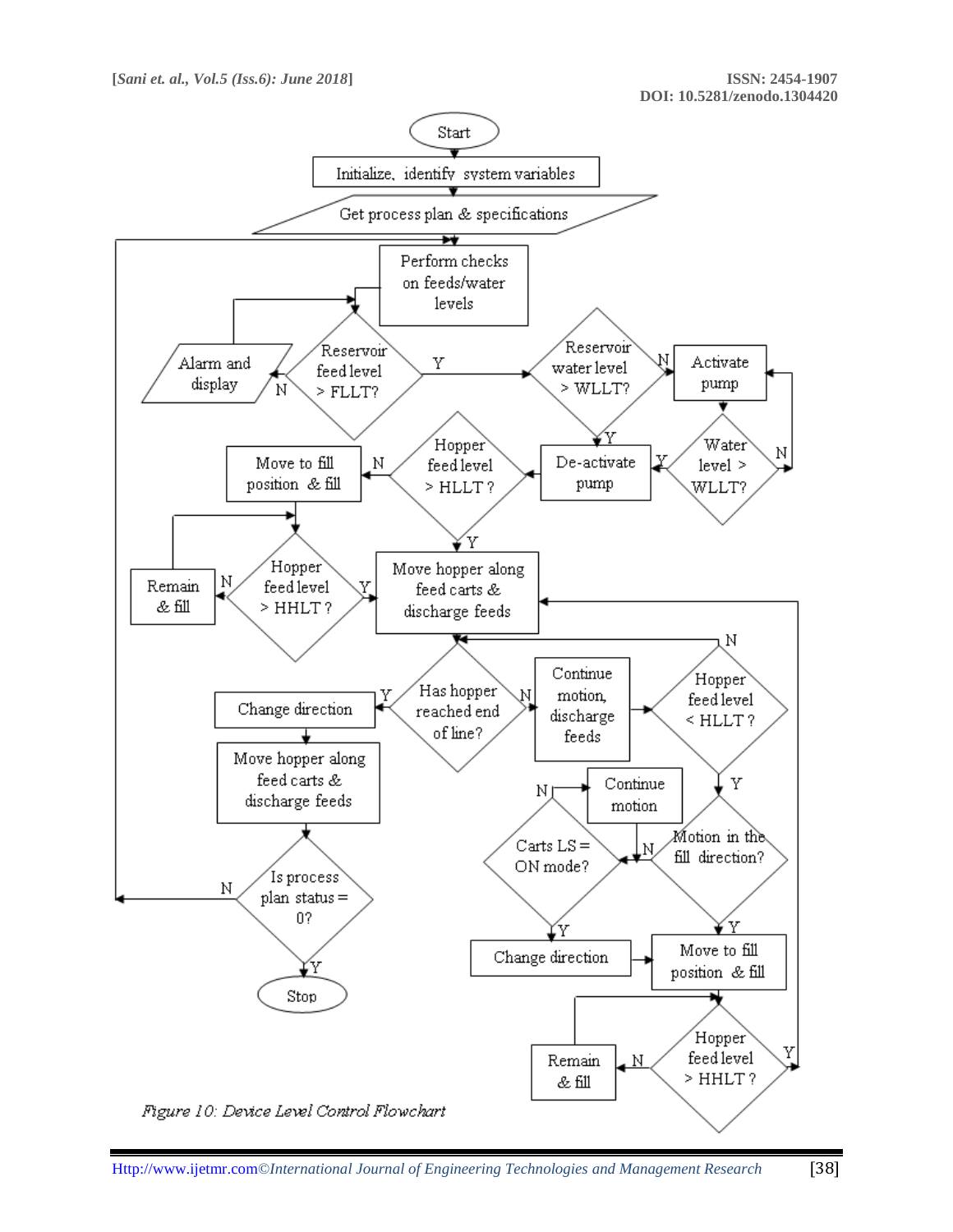# **3.4. Comparative Cost Analysis**

One of the important aspects of Engineering designs leading to a complete product is the cost. This cost ranges from design tools to every component part that will eventually make up the final product. In this work, the cost of various component parts will be considered and compared with the lump amount of three other poultry feeder systems available. The four categorization of the feeding system are:

- 1) Litter system with Grit feeder equipment (Litter-GF)
- 2) Open system with ETON static hopper (tripod) feeder (Open-ESHF)
- 3) Cage system with belted conveyor feeder (Cage-BCF)
- 4) Cage system with holonic travelling hopper feeder (Cage-HTHF)

The cost in term of equipment/capacity, labour/capacity, maintenance, depreciation, medicine (including vaccination, treatment and spraying), mortality loss and the amount of feed wastages are considered and compared.

The cost of parts needed for the realization the proposed poultry feeding system were obtained via market survey. The price of some parts such as the Siemens PLC and sensors which are not available locally, were looked up on the online market platforms such as indiamart, alibaba, ebay and amazon. The results of part list and cost implications are presented in table 2 of section 4, with dollar to naira conversion fix at  $1\frac{1}{5} = \frac{1360}{10}$  as at the time of carrying out this survey. The costs of the alternative feeder/feeding methods using the stated reference  $(\text{\$ to } \text{\AA})$  conversion from the works of [18] – [20] and market survey, were considered and the results presented in section 4. Also, energy consumption of the feeding system was evaluated using the ratings of the power consumable by each part of the system that uses electricity. Table 3 of section 4 shows the energy consumption in watts-hour.

# **3.5. Other Performance Costs Analysis**

Practical and realistic of estimate for maintenance, repair/replacement cost is  $3 - 4\%$  cost of the relative actual purchases and installations  $[21] - [22]$ . A variation of up to 4% is adopted for noncage system while 3% is adopted for cage service equipment. For depreciation, averages are 6.67% and 10.00% for cage and non-cage respectively and are adopted [23]. So that

$$
Depreciation = % depreciation x equipment cost \tag{5}
$$

For medicine, the cost of vaccination, spraying and treatment per bird per day is N0.36 for litter system. On a larger scale, using a Figure of merit with 30,000 birds per year, the cost of medicine per year will be  $\text{N1},576,800.00$ . Other system has their variation of the Figure of merit as 0.35, 0.07 and 0.07 respectively [18], [24].

On feed wastages and mortality loss, [25] gives analysis for layers of 1,000 capacity as taking 5 bags of feed per day with a bag costing  $\frac{1}{25,000.00}$  (present price). [26] shows that layer mortality is due to stress and computed mortality index using

*Mortality index* = 
$$
\frac{Number\ of\ birds\ killed\ per\ annum}{Number\ of\ beings\ used\ per\ per\ annum} \times 100\%
$$
 (6)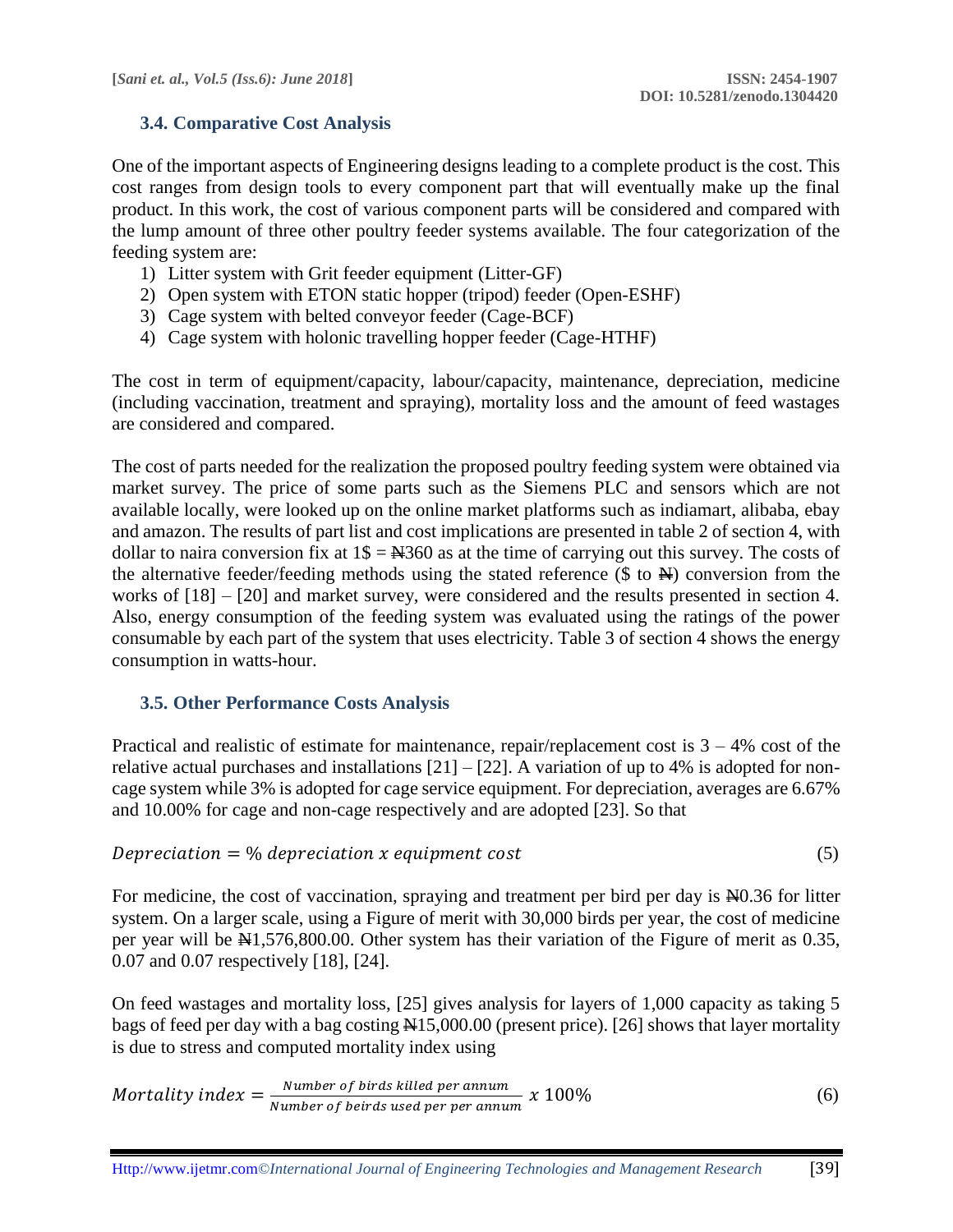The mortality index for caged birds was computed as 1.03% and 1.13% for non-caged birds. The ideal value is less than 1.2%. For Day Old Chick (DOC) valued between  $\frac{1250.00}{1280.00}$ , mortality losses are obtained at indices 1.13%, 1.10%, 1.03% and 1.03% respectively with inputs from MICON farms, Nature Blend farm and Espoly farm all from Enugu State Nigeria.

### **4. Results Analysis**

The speed response to unit step input for one of four similar travelling hoppers is presented in Figure 11. For the controlled model, the rise time is 1.04 sec, the settling time is 1.91 sec and the percentage overshoot is 0.0841%.



Figure 11: Speed response of the hopper to step input

The gains of the embedded PID are found to be  $K_p = 10$ ,  $K_i = 1$  and  $K_d = 28$ . The Siemens Step 7 continuous control PID block requires the use of integral time constant  $T_i$  and derivative time constant  $T_d$  for it operation. The conversion of the PID parameters to its time constants equivalence gives  $K_p = 10$ ,  $T_i = 100$ ms and  $T_d = 280$ ms.

#### **4.1. Results of Control Holons From HMI**

Implantation with STEP 7 and WinCC show results from Human Machine Interface (HMI) for various holons.For a test, wing A holons was injected with a 2 minutes, 2 times operations at 30 seconds interval (break) between operations for all the three tiers of the wing A hopper A. Similarly, wing B holon was tasked with a 3 three time 60 seconds operations with a 20 seconds interval time between operations only for the first two tiers of the wing B traveling hopper. Figure 12 show the result from the developed HMI for hopper control holon. It indicates if a travelling hopper is in motion, its direction, whether the feed level in any of the compartment is low or high and if the hopper is stationary or being filled.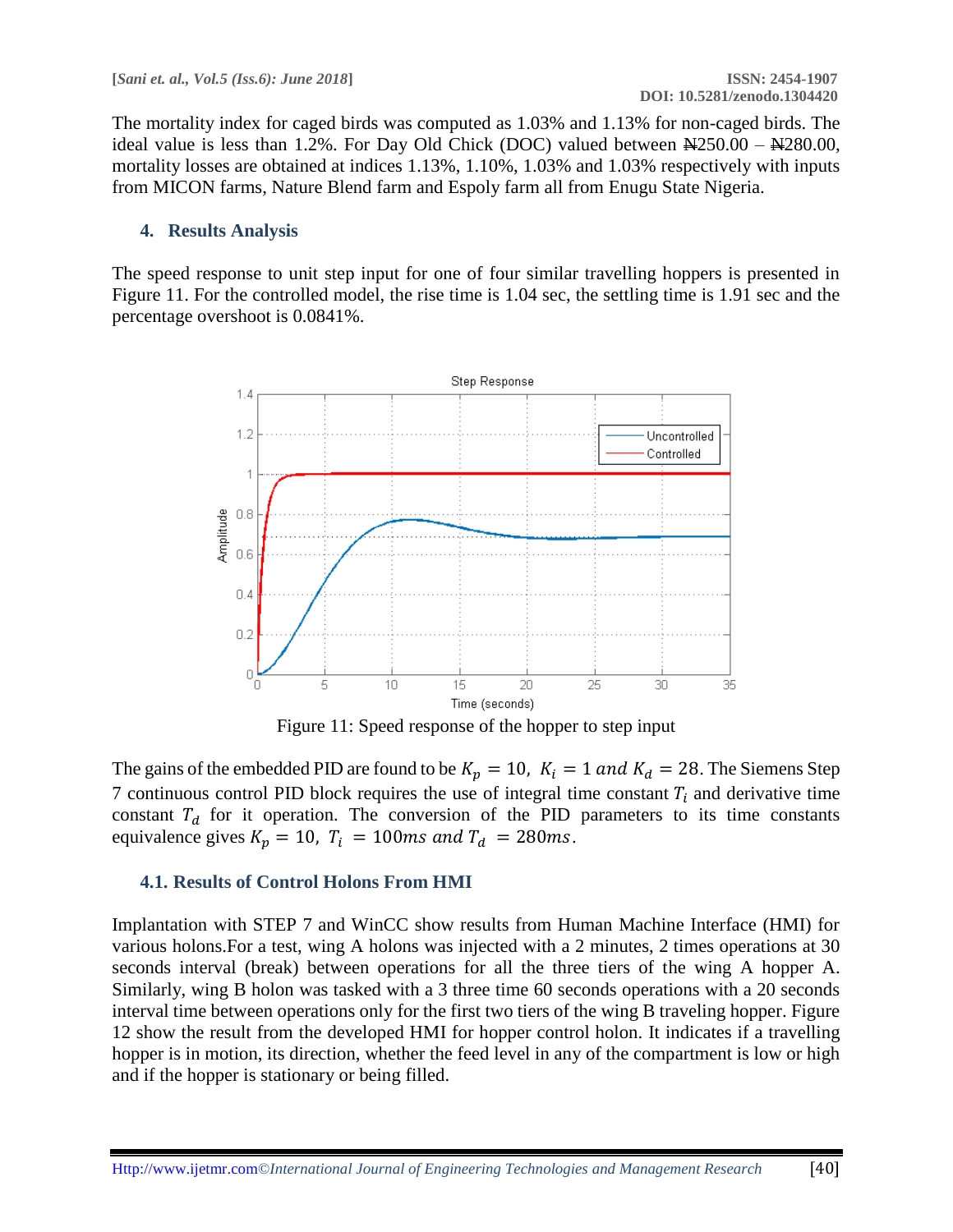

Figure 12: Results from HMI hopper holon

Once the given tasks are fulfilled, the central control holon resets the wings operations to default of 1 minute operational time once a day while the interval is also set to 1 minute. Figure 13 shows the HMI central control holon at default. This control holon shows the flexibility of implementing a specialized poultry feeding program for different types of poultry birds. From here, one can start a new feeding program, cancel an old one, start/stop a particular travelling hopper, increase or decrease the speed of a travelling hopper using a respective 'N SP','Up' and 'Down' bottons. Hence feeding broilers, layers and/or quail in one farm with separate feeding plans is some adjustment away from an automated process.

| <b>CENTRAL CONTROL HOLON</b> |               |            |                             |                   |                |        |                |                |                 |         |                 |        |                |
|------------------------------|---------------|------------|-----------------------------|-------------------|----------------|--------|----------------|----------------|-----------------|---------|-----------------|--------|----------------|
| WINGS<br>Op Time (ms)        |               |            | Interval (ms)<br>No per day |                   | <b>WIP</b>     | A      |                | teir1          |                 |         |                 |        |                |
|                              | WING A        |            | 60000                       |                   | 1              |        |                | 60000          |                 | г       | H0PPER          | г<br>г | teir2<br>teir3 |
|                              | <b>WING B</b> |            | 60000                       |                   | 1              |        |                | 60000          |                 | г       | ≏               | г      | teir1          |
|                              | WING C        |            | 60000                       |                   | 1              |        |                | 60000          |                 | г       | HOPPER          | г<br>г | teir2<br>teir3 |
|                              | WING D        |            | $\Omega$                    |                   | $\overline{0}$ |        |                | $\Omega$       |                 |         | ں               | г      | teir1          |
| New Task A<br>Defaulti       |               |            | New Task B<br>New Task C    |                   | New Task D     | HOPPER | г<br>┍         | teir2<br>teir3 |                 |         |                 |        |                |
|                              | o             | o          | o                           | o                 |                |        |                |                |                 |         | ≏               | г      | teir1          |
|                              | N SP          | N SP       | N SP                        | N SP              | Start A        |        | Start B        | Start C        |                 | Start D | HOPPER          | г      | teir2          |
|                              | Up<br>Down    | Up<br>Down | Up<br>Down                  | Up<br>Down        | Stop A         |        | Stop B         | Stop C         |                 | Stop D  |                 | г      | teir3          |
| B<br>ē<br>Ä<br>CARTS<br>MAIN |               |            | Б                           | <b>RESERVOIRS</b> |                |        | <b>HOPPERS</b> |                | <b>SETTINGS</b> |         | <b>PID PARA</b> |        |                |

Figure 13: HMI central control holon at default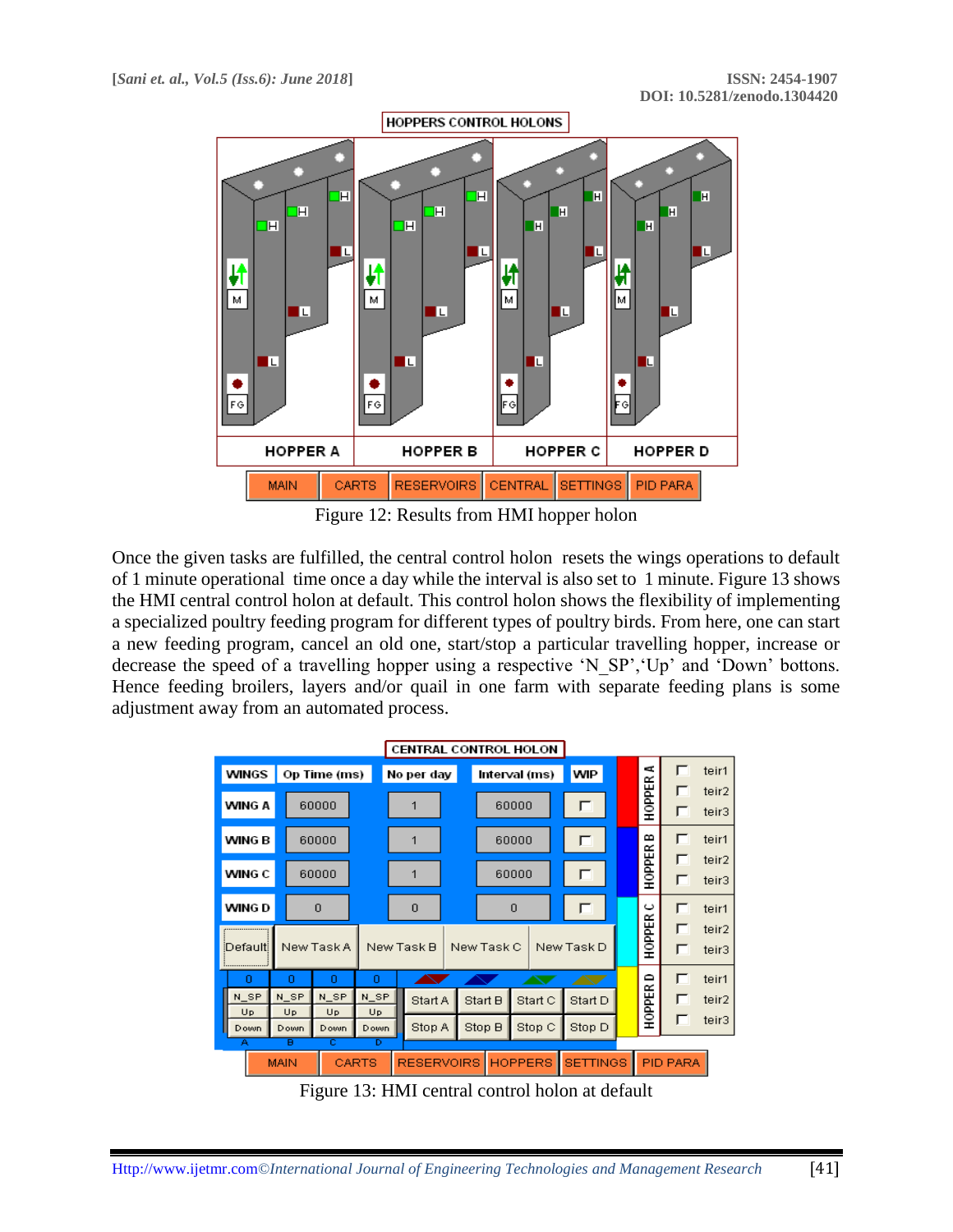To test the self – organizing property of the system, a scenario was created for the filling of hopper D of wing D holon with poultry feeds. All condition were made idea but a minor fault was injected by not allowing the valve controlling the opening for the filling of tier 2 of hopper D (which is due for filling but the valve remained closed at the filling position) to open. This scenario is presented in Figure 14.



Figure 14: Ladder networks depicting a faulty situation

The ladder network 57 shows that hopper D tier 2 is due for filling. Network 60 shows that the hopper has reach the position to be filled since the filling position sensor for hopper D (FdPos\_Ds) and hopper D tier 2 sensor (HsdL2) are active but the valve controlling the filling of hopper D tier 2 (Vmd2) is not 'ON'. The system re-organizes itself and move on with hopper D in motion to fulfill the demand of other tiers while waiting for the problem to be resolved. Figure 15 shows the hopper moving to complete other tasks.

While the operation time lasts with the given interval and number of times per day if the problem is resolved and the hopper get to the filling position again, the filling will take place as shown in Figure 16.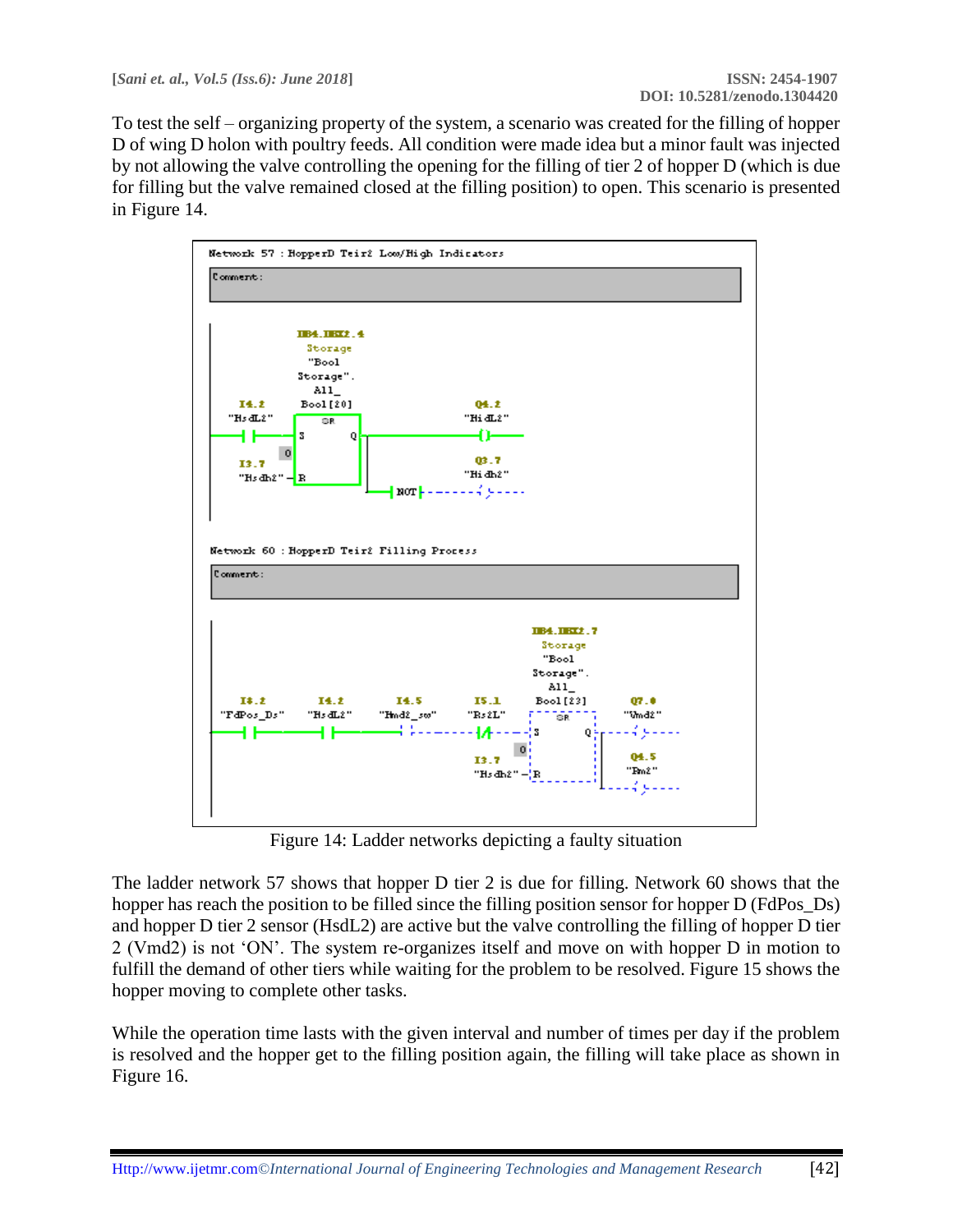

Figure 15: Hopper D moving to complete other tasks



Figure 16: Hopper D tier 2 being filled from the feed reservoir

The SP\_A/PV\_A, SP\_B/PV\_B, SP\_C/PV\_C and SP\_D/PV\_D represent the bars for the set-points and process variables of the hoppers A, B, C and D respectively. When a set-point is adjusted, the process variable is the output tries to reach and settle at the value of the given set-point. To adjust the speed from the comfort of the workstation, Figure 17 shows how to do it by clicking "New SP" button and use the "Up" or "Down" buttons to increase or decrease the set-point for all the wing hoppers. For this system, the process variable always settled to the values of the new setpoints.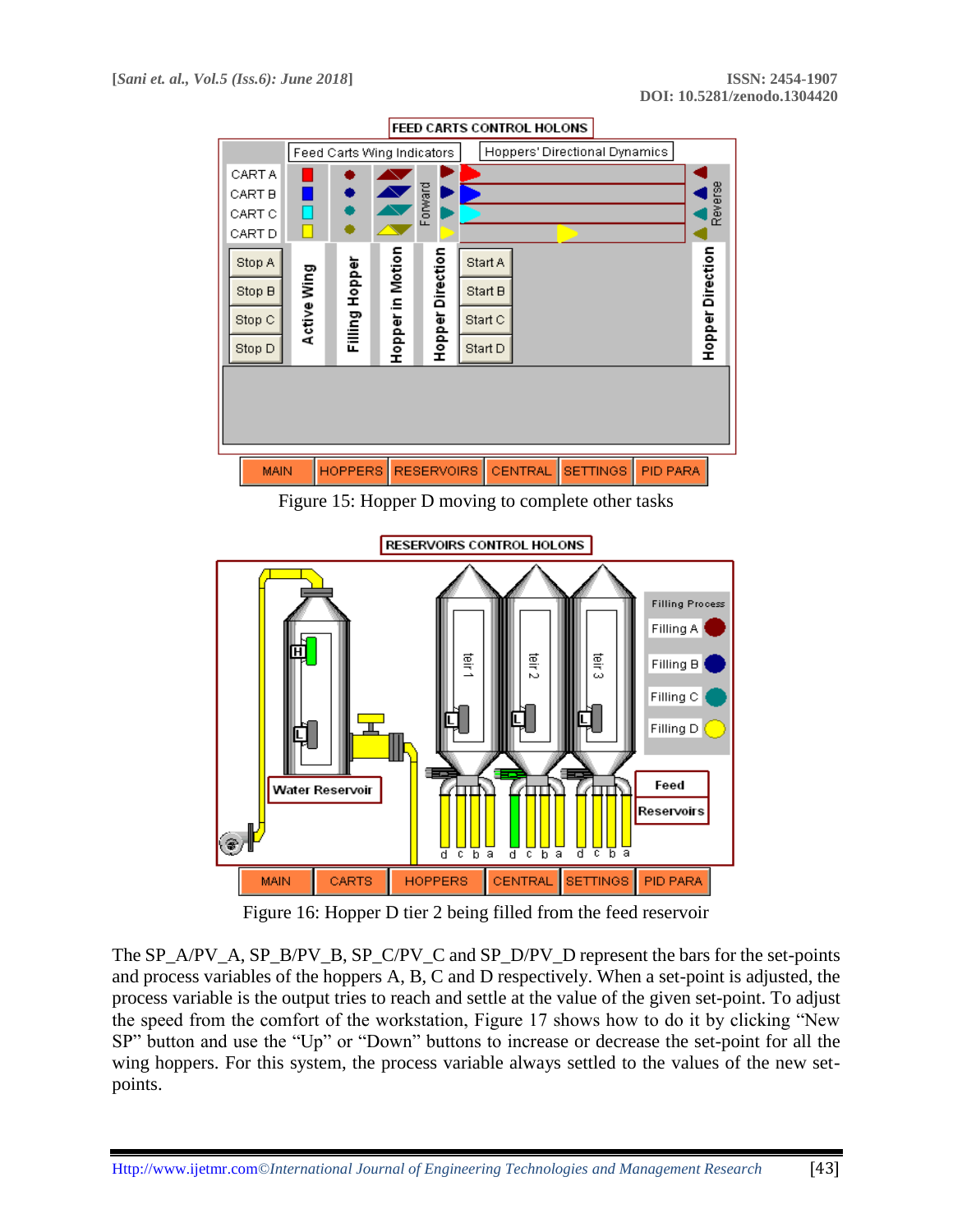

Figure 17: Adjusting the speed from the HMI

Due to repair/replacements of the controllable component parts such as the hopper and its driving actuator (motor), the parameters for the embedded PID may change and this can adversely affect the system performance. To solve this problem, the HMI screen shown in Figure 18 was designed to allow new PID parameters to be set for optimum response. For hoppers A, B and C, the default values of  $K_p$ ,  $T_i$  and  $T_d$  were maintained as 10, 0.1 sec and 2.8 sec respectively. The Figure also shows the status of PID parameters for motor D (i.e hopper D and the motor controlling its speed) having new values and the colours of the set buttons indicate same.



Figure 18: HMI screen for adjusting the PID parameters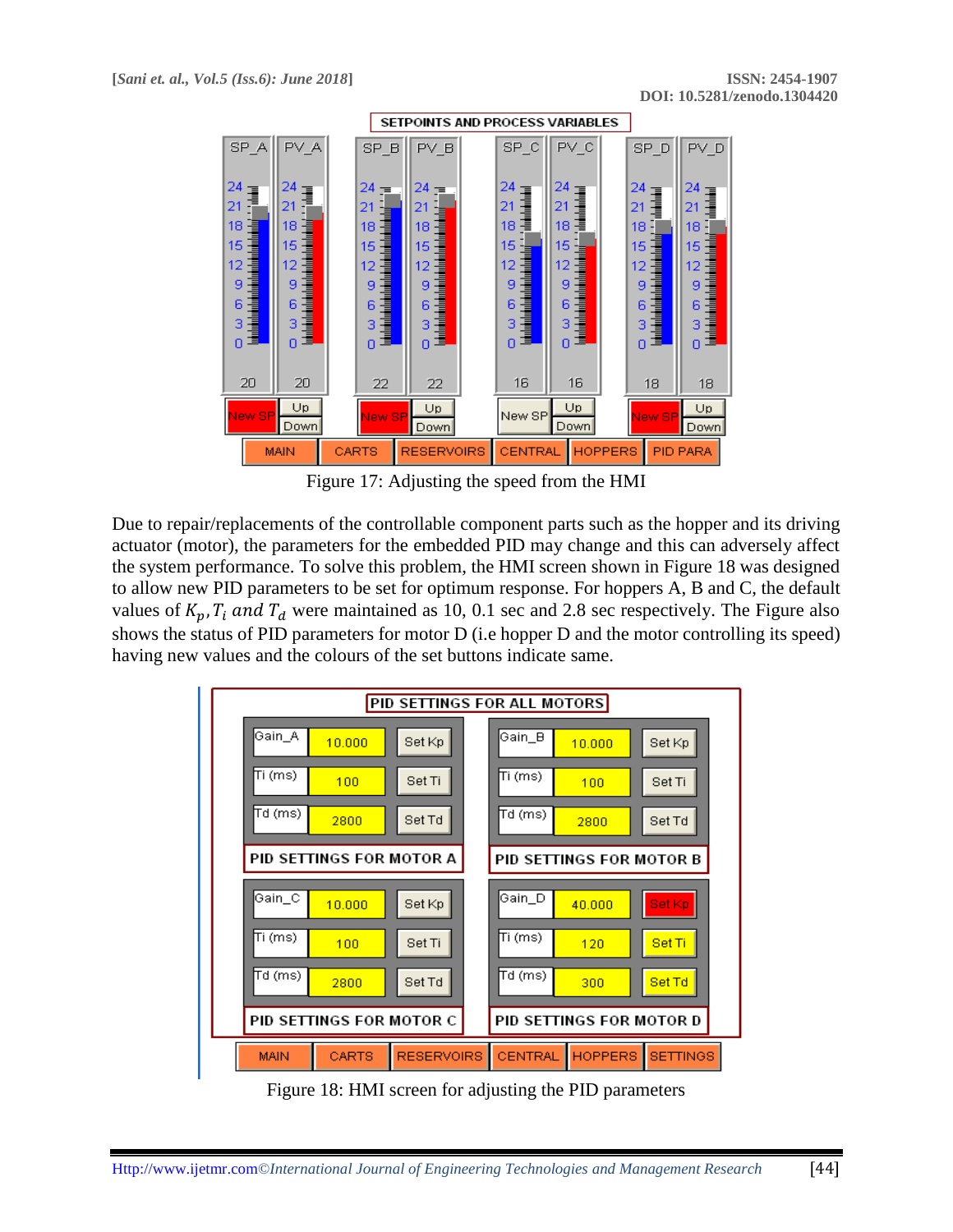### **4.2. Results of Comparative Cost Analysis**

The part list and costs of items needed for implementation of this work in Nigeria naira is presented in table 2 while the energy requirement and cost for the design in Nigeria naira is also given in table 3.

| S/N            | <b>Items</b>                              | Qty            | Unit price $(\mathbb{N})$ | Total price $(\mathbb{N})$ |
|----------------|-------------------------------------------|----------------|---------------------------|----------------------------|
| $\mathbf{1}$   | Inductive proximity (feed level) sensors  | 24             | 864.00                    | 20,736.00                  |
| $\overline{2}$ | PP Liquid water level sensor (HFSD 52mm)  | $\overline{2}$ | 356.40                    | 712.80                     |
| 3              | Feeder house roller chain S52/2K1/JA (5m) | 64             | 6,550.60                  | 419,238.40                 |
| 4              | Feeder house sprockets (610199.0)         | 12             | 3,960.00                  | 47,520.00                  |
| 5              | <b>Ball bearings</b>                      | 8              | 662.40                    | 5,299.20                   |
| 6              | CNC chromed round bar rod                 | $\overline{4}$ | 1,000.00                  | 4,000.00                   |
| 7              | Overhead steel bars                       | 1048           | 195.00                    | 204,360.00                 |
| 8              | Feed reservoirs                           | 3              | 25,000.00                 | 75,000.00                  |
| 9              | Water tanks                               | 1              | 27,000.00                 | 27,000.00                  |
| 10             | Pump (I-flo 0.5 HP)                       | 1              | 10,800.68                 | 10,800.68                  |
| 11             | DC motors $(24 V, 0.5 HP)$                | $\overline{4}$ | 10,800.00                 | 43,200.00                  |
| 12             | Water pipes (1-inch PVC)                  | 600            | 140.00                    | 84,000.00                  |
| 13             | Nipple drinkers                           | 600            | 70.00                     | 42,000.00                  |
| 14             | Water valves                              | 1              | 180.00                    | 180.00                     |
| 15             | Constructed hopper                        | $\overline{4}$ | 35,000.00                 | 140,000.00                 |
| 16             | Servo motors (5W dc)                      | 15             | 1,050.00                  | 15,750.00                  |
| 17             | Light indicators                          | 25             | 100.00                    | 2,500.00                   |
| 18             | Limit switches                            | 8              | 468.00                    | 3,744.00                   |
| 19             | Cages with feed troughs (120/bird/unit)   | 264            | 96,000.00                 | 25,344,000.00              |
| 20             | S300 PLC (314-DP-PN-2 CPU)                | 1              | 323,996.40                | 323,996.40                 |
| 21             | S300 PLC power (PS 307, 10A)              | $\mathbf{1}$   | 131,400.00                | 131,400.00                 |
| 22             | SM 321/322                                | 6              | 156,600.00                | 939,600.00                 |
| 23             | HMI software (SIMATIC WinCC)              | 1              | 584,280.00                | 584,280.00                 |
| 24             | Installation                              | $\mathbf{1}$   | 90,000.00                 | 90,000.00                  |
| 25             | Miscellaneous                             | 5%             |                           | 1,427,965.87               |
|                | <b>Total</b>                              |                |                           | 29,987,283.35              |

Table 2: Part List and Cost Implications for the Design

The actual cost for the proposed feeding system does not include those of poultry birds cages, installations and miscellaneous. Hence, it will cost **N3,125,317.48** for 30,000 birds capacity.

| S/N | <b>Power/Electronic Components</b>       | Otv          | Unit Watts (W) | <b>Total Watts (W)</b> |
|-----|------------------------------------------|--------------|----------------|------------------------|
|     | Inductive proximity (feed level) sensors | 24           |                | 120                    |
|     | PP Liquid water level sensor (HFSD 52mm) | <sup>2</sup> |                | 10                     |
|     | Pump $(I-flo 0.5 HP)$                    |              | 380            | 380                    |
|     | Water valves                             |              | 100            | 100                    |
|     | Servo motors (5W dc)                     | 15           |                | 75                     |

Table 3: Energy Requirement and Cost for the Design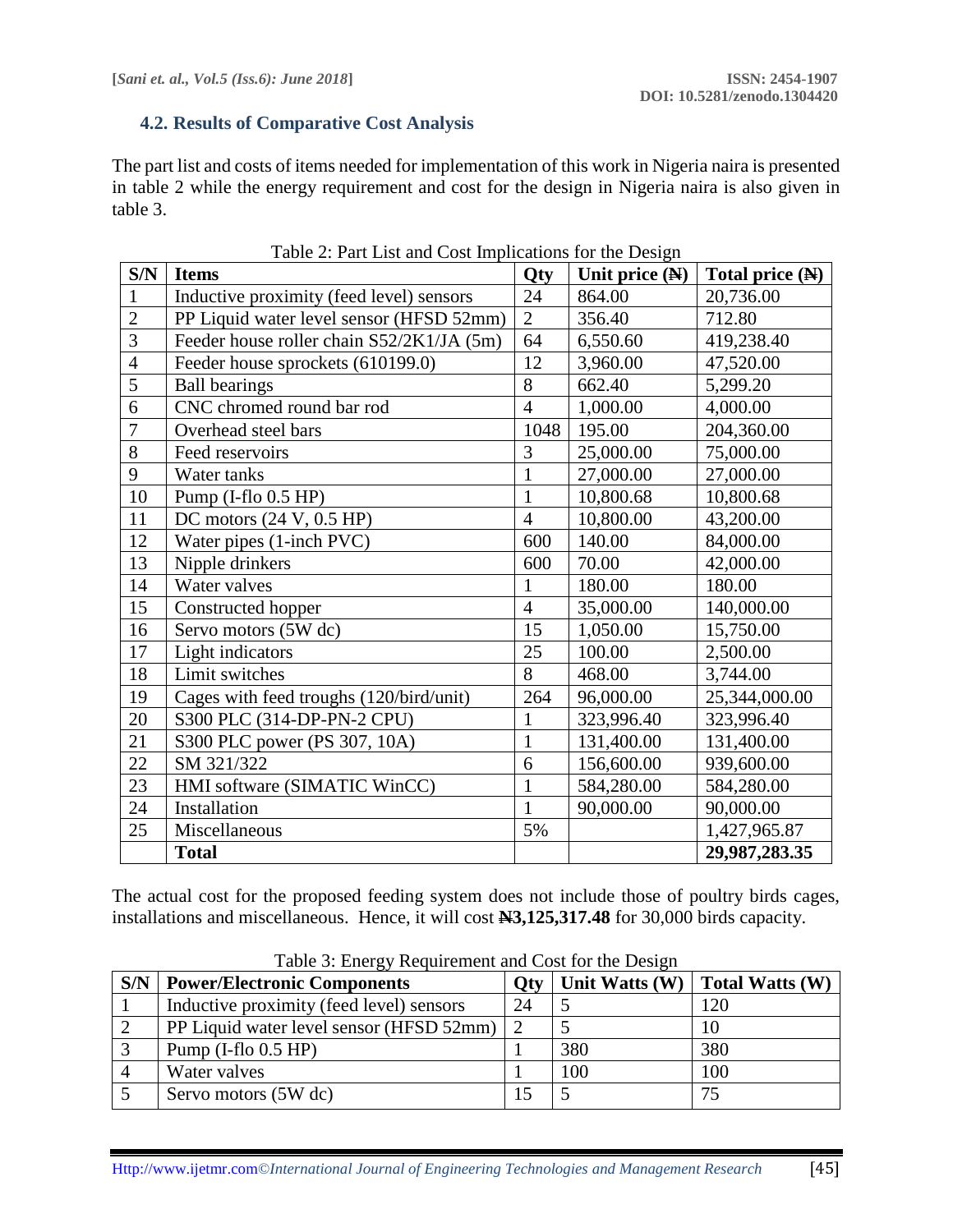| 6                                          | Light indicators                         | 25 | 3                                | 75   |  |
|--------------------------------------------|------------------------------------------|----|----------------------------------|------|--|
| 7                                          | Limit switches                           | 8  | 5                                | 40   |  |
| 8                                          | S300 PLC power module (PS 307, 10A)      |    | 1760                             | 1760 |  |
| $\mathbf Q$                                | <b>HMI Station (SIMATIC WinCC)</b>       |    | 1000                             | 1000 |  |
|                                            | Total Wattage (W) per hour               |    |                                  | 3560 |  |
| Daily Energy Consumption per hour (in kWh) |                                          |    | $3560/1000 = 3.56$ kWh           |      |  |
|                                            | Daily Energy Consumption (kWh, 19 hours) |    | $3.56 \times 19 = 67.64$ kWh     |      |  |
| Annual Energy Consumption (kWh)            |                                          |    | $67.64 \times 12 = 24688.60$ kWh |      |  |
|                                            | Unit charge per kWh (D1 category)        |    | N <sub>28.68</sub>               |      |  |
|                                            | <b>Annual Energy Consumption Cost</b>    |    | 24688.60 x 28.68                 |      |  |
| N708,069.05                                |                                          |    |                                  |      |  |

The cost analysis for three types of poultry farms and feeder system was carried out and compared with those of the design in this research work. The types considered are liter system with Grit feeder (Litter-GF), open system with ETON static hopper feeder (Open-ESHF), cage system with belted conveyor feeder (Cage-BCF) and the one of this research which is cage with holonic traveling hopper feeder (Cage-HTHF). Costs were considered against the capacity of birds that can be fed using the particular system. Results of other costs such as maintenance, depreciation, medicine, feed wastages and mortality loss are presented in table 4. Figure 19 - 21 show the results obtained.

| <b>System</b> | <b>Maintenance</b> | <b>Depreciation</b> | <b>Medicine</b> | <b>Wastage</b> | <b>Mortality</b> |
|---------------|--------------------|---------------------|-----------------|----------------|------------------|
| Liter-GF      | 469,665.60         | 1,174,164.00        | 1,576,800.00    | 1,346,850.00   | 96,600.00        |
| Open-ESHF     | 340,778.16         | 851,945.50          | 1,379,700.00    | 942,795.00     | 92,400.00        |
| $Cage-BCF$    | 105,010.67         | 233,473.73          | 275,940.00      | 80,910.00      | 77,250.00        |
| Cage-HTHF     | 93,759.52          | 208,458.68          | 275,940.00      | 26,970.00      | 77,250.00        |

Table 4: Costs of other Performance Indices in Naira (N) per 30,000 Birds Per Year



Figure 19: Feeder type, cost and capacity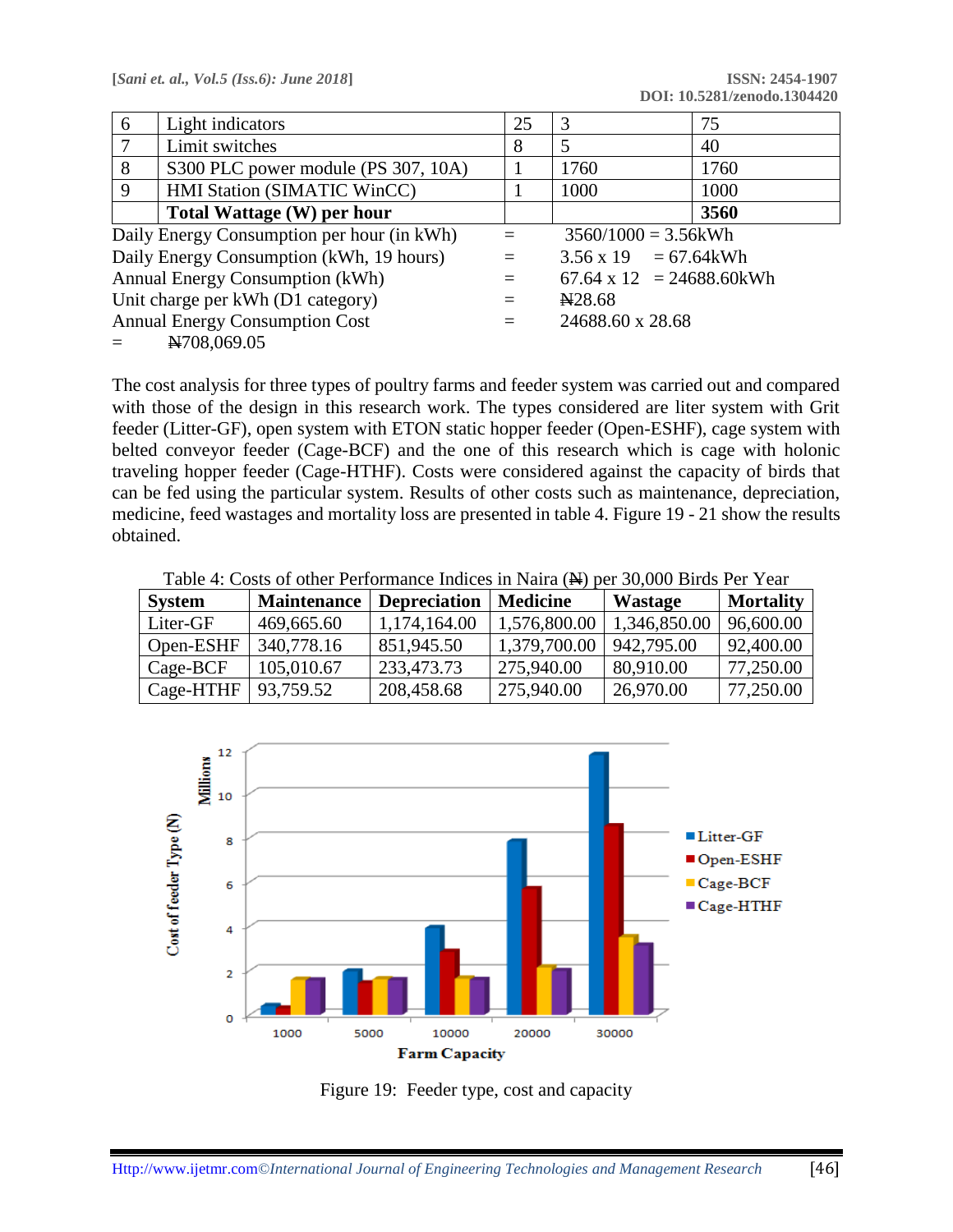From the Figure, it can be seen that from 1,000 to 5,000 birds capacity, Open-ESHF is best showing the cost lower than the rest of the feeder type/system. From 10,000 birds to 30,000 birds capacity, cage systems show better cost effectiveness with Cage-HTHF being more effective as the capacity of birds increases. At 30,000 capacity, the cost at Cage-HTHF is at all times lower (about 3.1 million naira). While it is better to operate the farm using Litter-GF and Open-ESHF for capacity up to 5,000 birds, it is more promising to operate the cage system (with Cage-HTHF) for capacities greater than 10,000.

Cost of labour is another factor separately considered in this work. The labour expenses increases with the capacity of birds being kept. However, this increase is not much so with the cage system. Figure 20 shows the cost implications of the aforementioned feeder types and system per year.



Figure 20: Labour costs for different feeder types and capacity

The cost of labour for the open systems is much higher at capacities greater than 10,000 per annum. The increase with the cage systems only shows small marginal increase and the capacity increases. Those of Cage-BCF and Cage-HTHF appear to be equal and lower both are automated processes with little human efforts needed mostly for supervision and coordination of activities. At 30,000 birds capacity, the labour cost for the design is about 300,000 naira.

Other performance indices include maintenance cost, depreciation, medicine, amount of feed wastages and mortality loss. Figure 21 show the compared costs of these indices per year and for 30,000 birds.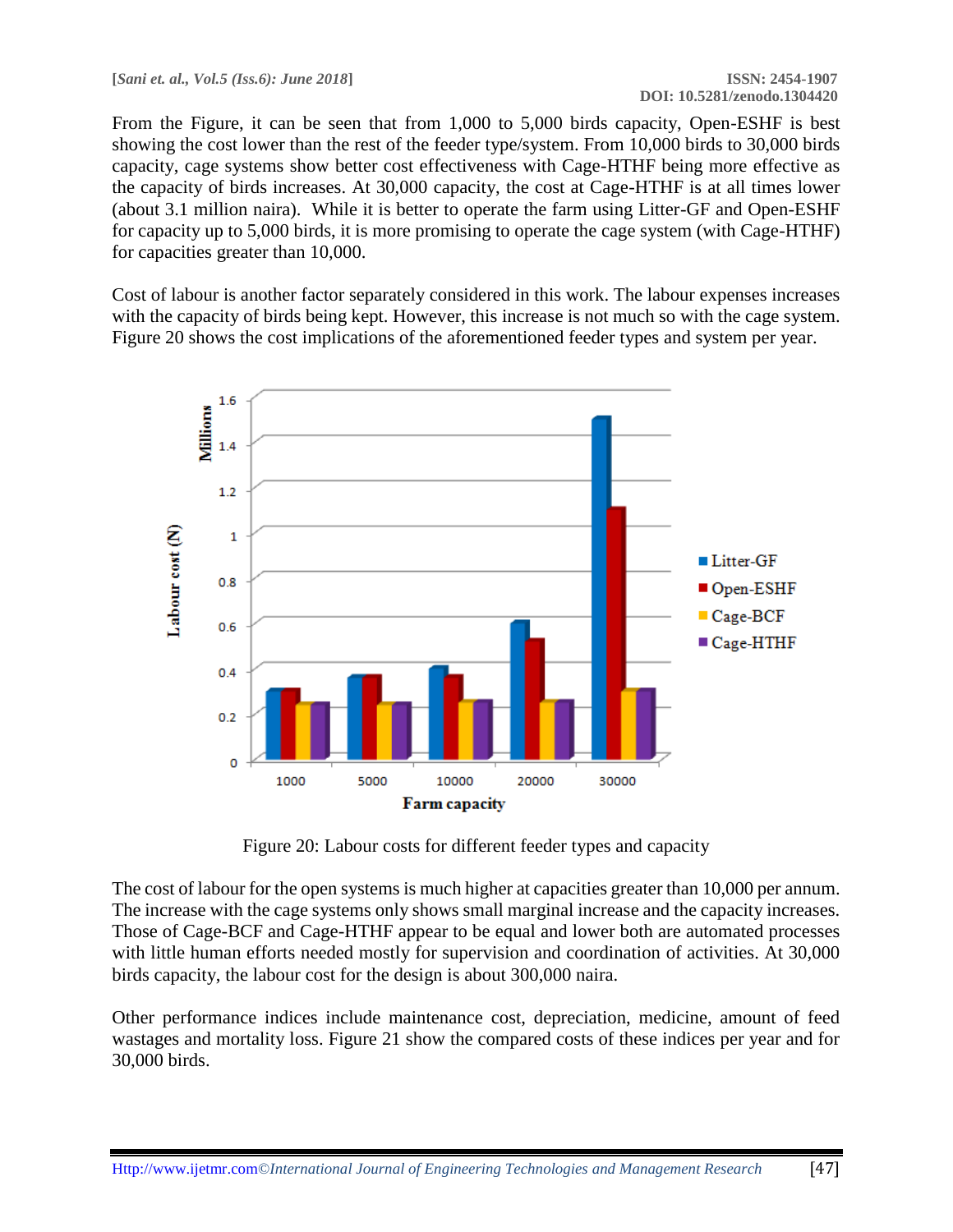

Farm expenses per 30,000 birds per annum

Figure 21: Costs and other performance indices for different feeder types

The cage systems indicate lower losses compared to the open systems hence, they are better options for commercial production. One key difference between the Cage-BCF and the Cage-HTHF is the amount of feed wastages. It is considerably lower (about  $\frac{1}{26}$ , 700 per annum) in Cage-HTHF than in Cage-BCF (about  $\text{\textsterling}81,000$  per annum). This amount to 66.7% cost reduction. In similar manner, there is a difference of  $\frac{125,015.05}{2}$  in depreciation cost which also leads to 10.7% depreciation cost reduction.

#### **5. Conclusion**

The response of the regulated speed of the travelling hopper shows that it settles at 1.91 seconds with percentage overshoot of 0.0841%. This settling time is less than 2 seconds with almost zero overshoot. The holonic system demonstrated properties such as autonomy, customization and cooperation as shown in figures  $12 - 18$ . It allows different poultry feeding program to be implemented without changing any equipment. Hence the feeding needs of different categories of poultry birds can be met when kept in one farm. The comparative cost analysis shows that this feeder type is more beneficial for poultry farm capacity of 10,000 and above in a cage system. The average energy consumption cost is about N708,000 in category D1 of public power supply. Figure 21 shows that feed wastage lost is reduced by 66% while that of depreciation is 10% reduction in Caged – HTHF as compared with the Caged – BCF. In future, it is desirable to look in the stability of this holonic control. Also, the use of software packages for cost analysis will provide more insight into the financial status of this feeder type.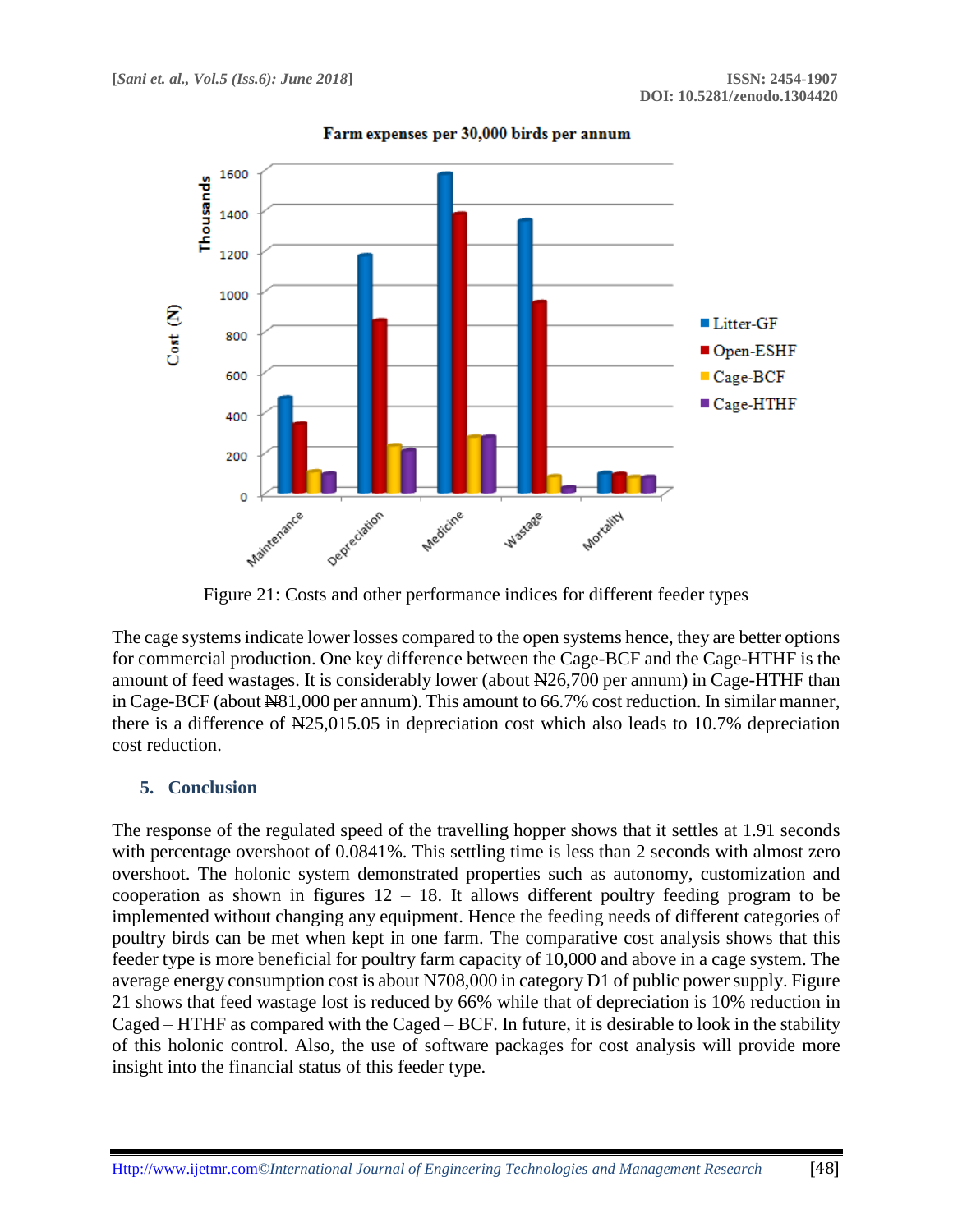### **References**

- [1] Nigeria Industrial Revolution Plan (2014, January). Release 1.0. Federal Ministry of Industry, Trade, and Investment. Nigeria
- [2] FMARD. (2016). The Agriculture promotion Policy (2016 2020), Building on the successes of the ATA, Closing Key Gaps, Policy and Strategy Document. Retrieved March, 20, 2018, from,http://fscluster.org/sites/default/files/documents/2016-nigeria-agric-sector-policyroadmap\_june-15-2016\_final1.pdf
- [3] Koestler, A. (1989). The Ghost in the Machine, Arkana Books, pp xiv 50, London
- [4] McFarlane, D.C. & Bussmann, S. (2002). Holonic Manufacturing Control: Rationales, Developments and Open Issues, Institute for Manufacturing, University of Cambridge Mill Lane, Cambridge, CB2 1RX, UK
- [5] Suda, H. (1990). Future Factory System Formulated in Japan. Japanese Journal of Advanced Automation Technology,  $23(3)$ :  $51 - 61$
- [6] Barbosa, J., Leitão, P., Adam, E., & Trentesaux, D. (2015). Dynamic self-organization in holonic multiagent manufacturing systems: The ADACOR evolution. Computers in Industry, 66: 99–111. doi:10.1016/j.compind.2014.10.011
- [7] Vasek, L., Dolinay, V. & Vasek, V. (2016). The holonic approach for controlling modern district heating and cooling systems, International Journal of Systems Applications, Engineering & Development, (2016) 10
- [8] Abdoos, M., Mozayani, N. & Bazzan, A. L. C. (2013). Holonic multi-agent system for traffic signals control. Journal of Engineering Applications of Artificial Intelligence, 26 (5/6) 1575–1587
- [9] Sani, G., Farinwata, S.S., & Dandakouta, H. (2018). Holonic Content Design of a Caged Poultry Feeder. International Journal of Recent Engineering Research and Development. 03(05) 109 – 120
- [10] Fouzia, O. & Patrick, P. (2016). Holonic Logistics System: a novel point of view for Physical Internet. 6th International Conference on Information Systems, Logistics and Supply Chain, Bordeaux, France. Retrieved April 1, 2017, from, http://ils2016conference.com/wpcontent/uploads/2015/03/ILS2016\_TE03\_2.pdf
- [11] Barbosa, J. (2015). Self-organized and evolvable holonic architecture for manufacturing control. Chemical and Process Engineering. Universite de Valenciennes et du Hainaut – Cambresis,
- [12] Dewa, M. T., Matope, S., Van Der Merwe, A. F. & Nyanga, L. (2014). Holonic Control System: A proposed solution for managing dynamic events in a distributed manufacturing environment. SAIIE26 Proceedings, Muldersdrift, South Africa
- [13] Kruger, K. & Basson, A. H. (2013). Multi-Agent Systems vs IEC 61499 for Holonic Resource Control in Reconfigurable Systems. Forty Sixth CIRP Conference on Manufacturing Systems, Procedia CIRP 7 (2013) 503 – 508
- [14] Ansari, J., Dozein, M. G. & Kazemi, A. (2016). A novel voltage control strategy in collaboration with information technology domains through the holonic architecture. Turkish Journal of Electrical Engineering & Computer Sciences. (2016)24: 4242 /4253. doi:10.3906/elk-1412-146
- [15] Barbosa, J., Leitão, P., Adam, E. & Trentesaux, D. (2011). Structural Self-organized Holonic Multi-Agent Manufacturing Systems. Polytechnic Institute of Bragança, Campus Sta. Apolónia, Apartado 1134, 5301-857 Bragança, Portugal
- [16] Chirn, J. & McFarlane, D. C. (2000). Application of the Holonic Component-Based Approach to the Control of a Robot Assembly Cell. Proceedings of IEEE Conference on Robotics and Automation, San Fransisco
- [17] Herrera, C., Thomas, A., & Parada, V. (2014). A product-driven system approach for Multilevel decisions in manufacturing planning and control. Production & Manufacturing Research: An Open Access Journal, 2(1), 756–766. doi:10.1080/21693277.2014.949895
- [18] Hamra, C. F. (2010). An Assessment of the Potential Profitability of Poultry Farms: A Broiler Farm Feasibility Case Study. A Research Paper Submitted to the Faculty of the University of Tennessee, Martin